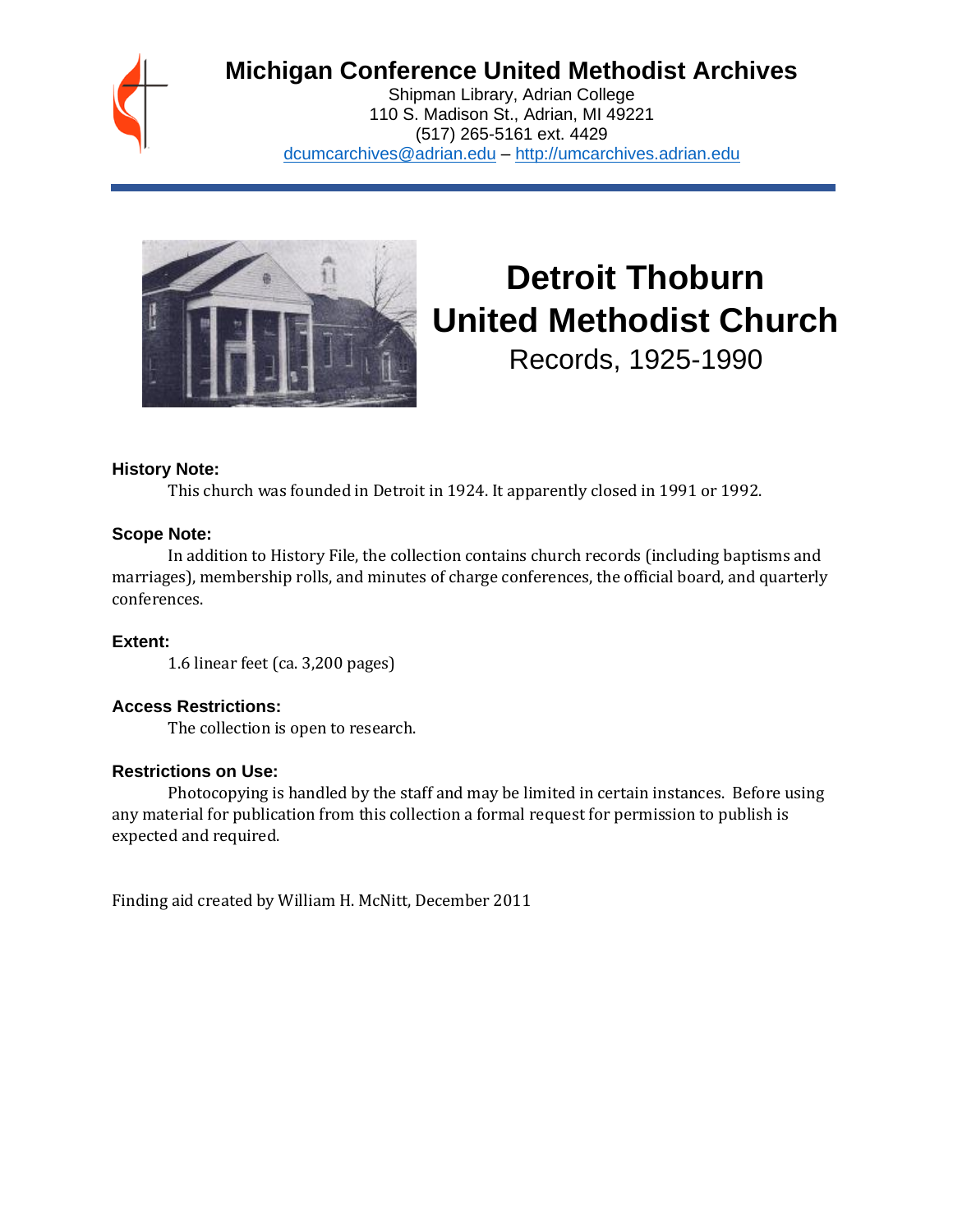#### **Appointments List**

- 1925-1929: Howard F. Snell
- 1929-1935: William J. Robinson
- 1935-1947: James H. James
- 1947-1948: Verle J. Carson
- 1948-1950: Leroy I. Lord
- 1950-1952: Albert E. Hartoog
- 1952-1958: Robert C. Laphew
- 1958-1966: Dee Warren Cobb
- 1966-1971: Francis E. Wilson
- 1971-1974: J. Kenneth Hoffmaster
- 1974-1978: Richard MacCanon
- 1978-1983: Caroline A. Jonah
- 1983-1986: Marshall G. Dunlap
- 1986-1990: Linda Slaughter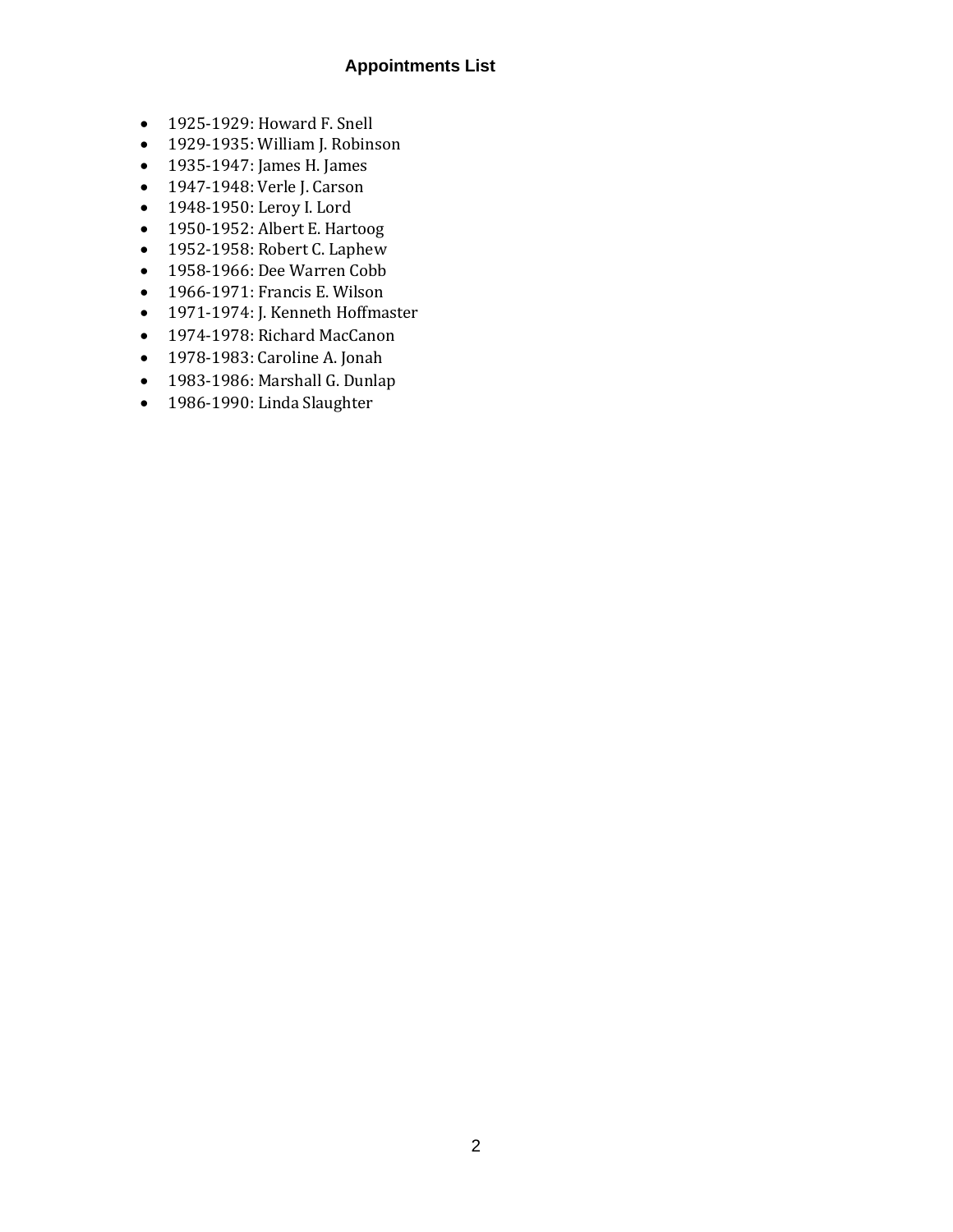#### **Container Contents**

## **Box 1 Detroit Thoburn**

- Administrative Board/Council, 1980-1983 and 1986
- Charge Conferences
	- o 1964-1965
	- $0.1966 1968$
	- o 1969-1971
	- o 1974-1976
	- o 1977-1983
- Church Records
	- o Baptisms, 1925-1941; Marriages, 1929-1936; Membership
- Directories, 1964-1975
- Finances, 1975-1976
- History File
- Marriage Certificates, 1974-1978

## **Box 2 Detroit Thoburn**

- Membership Roll
	- o 1931-1980
	- o 1935-1978 (includes Baptisms and Marriages)

#### **Box 3 Detroit Thoburn**

- Membership Transfers
	- o In, 1975-1978
	- o Out, 1975-1977
- Memorials
- Official Board
	- o 1958
	- o 1959
	- o 1960-1961
	- o 1962-1964
	- o 1965
	- o 1966
	- o 1967
	- o 1968

#### **Box 4 Detroit Thoburn**

- Pastor's Salary, 1987-1990
- Photographs
- Quarterly Conferences and Reports
	- o 1941-1947
	- o 1948-1951
	- o 1952-1955
	- o 1956-1959
	- o 1960